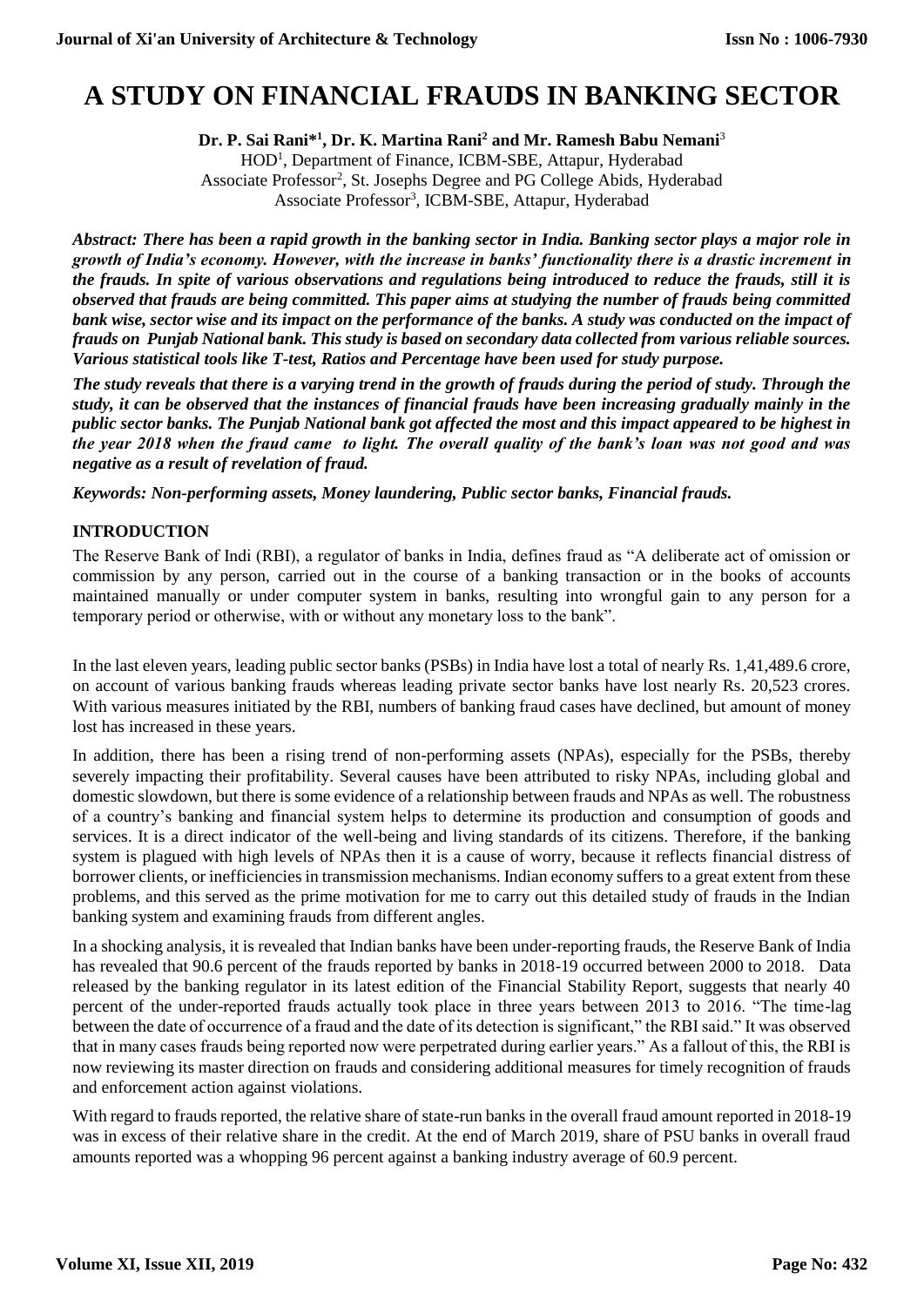# **REVIEW OF LITERATURE**

There are many articles available in the area of financial frauds and a large no. of researchers have studied the issue of frauds in banking sector. A review of the relevant literature has been described. Swain  $\&$  Pani (2016) in a study on Frauds in Indian Banking: Aspects, Reasons, Trend Analysis and Suggestive Measures have said that the frauds in Indian banking sector have seen a rising trend in India over the last few years. Some of the main reasons of bank frauds are negligence by concerned officer, lack of seriousness, knowledge among bank employees, non-compliance to KYC guidelines as prescribed by RBI, increasing pressure on staff regarding the same may create and can lead to a bank fraud. Vigneshwaran & Yokesh (2018) in A Study on Causes and Prevention of Fraud in Banking Industry find that the banking sector is generally well regulated and supervised but the sector has its own set of problems and challenges when it comes to ethical practices. Khanna & Arora (2009) in A Study to Investigate the Reasons for Bank Frauds and the Implementation of Preventive Security Controls in Indian Banking Industry find that the level of awareness employees posses is not enough for the prevention of various frauds. There is a lack of training, overburdened staff, competition and low compliance level among employees. Singh & Nayak (2015) in their paper entitled Frauds in Banking: Corporate Governance Issues state that Indian banking sector has seen a massive growth since liberalisation of the Indian economy in 1991. With the increase of financial transactions across boundaries, frauds in the financial world have escalated to new highs. Banks and other financial institutions should be strictly monitored to ensure that corporate governance is properly followed and balances are in place. Bhasin (2015) in his paper An Empirical Study of Frauds in the Banks finds out that banks are the driving factors that contribute to the operations in the financial sector, money markets and in the growth of an economy. The frauds are rising on day to day basis and fraudsters are becoming smarter and more sophisticated. Banks needs to actively aware their customers in their fraud prevention practices as customers may be wanting to switch to other competing banks if they are in doubt about those practices. Neha & Dhiraj Sharma (2018) in their study on Rising Toll of Frauds in Banking: A Threat for the Indian Economy find that the bank bridges the gap between availability of funds and usage of these funds in a correct manner in the society. Fraudsters commit fraud in every possible way and are prevalent in every facet of banking sector. It's a high time when banks need to prevent threat of frauds, built a strong system to protect, continuously monitor and the evaluation of the efficiency of those systems. Yego & John (2016) in their study on The Impact of Fraud in the Banking Industry: A Case of Standard Chartered Bank find that fraud has become one of the biggest problems worldwide these days and it is not set to abate in the near future. It is affecting the profitability of businesses and the firm solvency also gets affected because of the frauds. However, the chances of frauds can be prevented to an extent through continuous monitoring and verification. Cheng & Ling Ma (2009) in their study on White Collar Crime and the Criminal Justice System: Government Response to Bank Fraud and Corruption in China find that the major causes of bank frauds and corruptions are bank insiders (employees and officials) and criminal businesses in committing fraud. The preventive efforts are way more important than any penalty. The reconstruction of business ethics is needed to ensure willing compliance with law by organizations and individuals. Kundu & Rao (2014) in their study Reasons of Banking Fraud – A Case of Indian Public Sector Banks find that as per the survey conducted by Ernest & Young, 2012 the financial frauds in banking sector has been soared up by 84%. The customer expects transparency, accountability, fairness and effective intermediation from banks. Protecting public money and people faith is one of the greatest challenges for modern day banker. Though adoption of technology with the evolution of time can help in prevention of fraud to a great extent. Japneet Kaur (2016) in his study on Exploring Relationships Among Ethical Climate Types and Organizational Commitment: A Case of Indian Banking Sector finds the relationship between ethical climate and organizational commitment. Indian banking sector is facing a great challenge which includes increasing number of bank frauds and high rate of employee turnover. It has been seen that instrumental climate is an effective predictor for the three components of commitment (normative, affective and continuance). Renuka & Jyothi (2014) in their paper Organizational Procedures and Structures for Indian Banks Centre for Analysis of Risks and Threats find that the increased usage of information technology for various financial affairs and because of increasing popularity of alternate banking channels the financial frauds are increasing rapidly in the financial services sector. Since the possibility of threat is same in all the financial sector a collaborative information sharing will be beneficial so that the sector can prepare, protect and manage crisis as well as it can minimize the costs of security expenditures. Asthana & Dutt (2013) in their study on The Extent of Disclosure Code of Corporate Governance in India: A Comparative Study of Public and Private Sector Banks find that the contribution of banking sector is very critical and important in any economy. The study is to examine the extent to which private and public sector banks adopted corporate governance code in their annual reports. Banerjee, Cole, and Duflo (2003) in their study on Bank Financing in India find that the banking sector is growing there is a significant reduction in the poverty and diversification out of agriculture. But it can be seen that most of the banks are overstaffed and a large portion of asset is under-lending and is non-performing due to which operating cost is increasing. J.D. Agarwal & Aman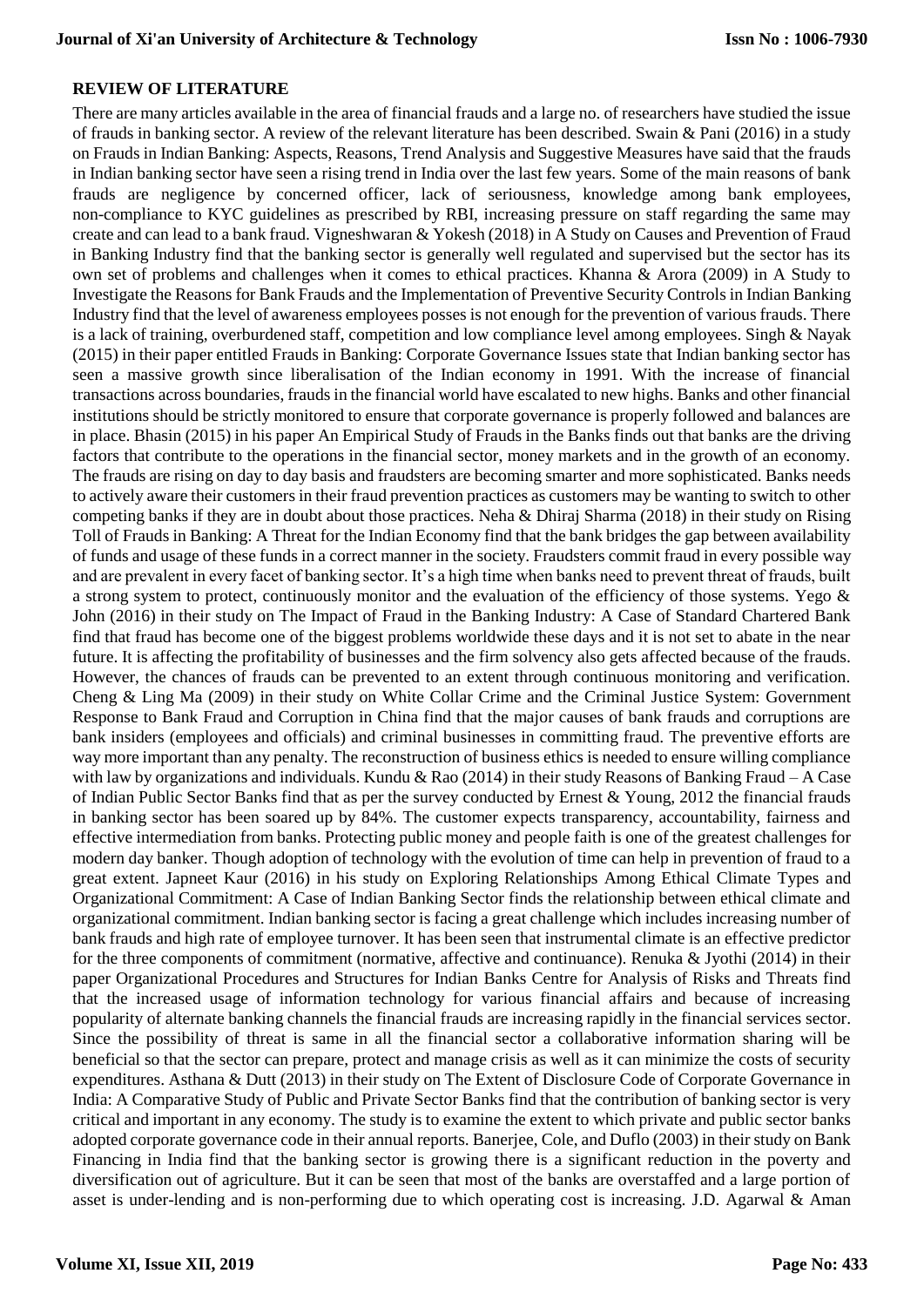### **Journal of Xi'an University of Architecture & Technology**

Agarwal (2003) in their study on International Money Laundering in the Banking Sector find that the estimated money laundering amount annually is one trillion worldwide. Money laundering effects the country to a great extent. It not only destabilizes a country but also puts into a high risk of terrorist attacks, threatening its sovereignty and integrity. Neha & Dhiraj Sharma (2017) in their study An Empirical Study on Banking Frauds in India- with a special reference to role of Employee Awareness in Banking frauds find that the extent to which the internal control system is executed and employees' approach towards bank frauds. Banks can secure and protect the trust of customers by utilizing multipoint investigation i.e. cryptographic check obstacles. Mittal, Singh and Dash (2013) in their study on Computerization in Banks -Some Issues find that how renovation has affected the banking sector and the factors that have brought changes. As the competition is increasing in the banking sector and increasing demand of customer is forcing banks to provide their service online. Technological fraud is one of the most up to date fraud in banking sector today. M. More, P. Jadhav and Nalawade (2015) in their paper on Online Banking and Cyber Attacks: The Current Scenario find that in the era of globalization Internet banking or online banking has revolutionized an integral activity of our modern twenty first century. With time the cyber-crimes are also increasing. To control cybercrime to an extent some preventive measures should be taken such as tracking the origin of the crime, shortage of skilled employees, growth of the underground cybercrime economy. Gupta (2010) in his study on Internet Banking in India - Consumer concerns and Bank Strategies finds that how the internet banking has attracted the attention of banks, brokerage house, securities trading firms, insurance companies. The impact of internet banking on cost savings, customer satisfaction and revenue growth are impeccable but at the same time the risk of fraud is high as the rules and regulations we have are not stringent enough to curb these frauds entirely from the system.

Pasricha & Mehrotra (2014) in their study on Electronic Crime in Indian Banking find that the increasing rate of electronic crimes and other basic crimes such as ATM frauds, credit card fraud and money laundering fraud in the Indian banking sector. The organization should make sure that the customers are satisfied with the services they are providing to them as this builds trust and confidence among them. Njanike, Dube and Mashayanye (2009) in their study on The Effectiveness of Forensic Auditing in Detecting, Investigating, and Preventing Bank Frauds find that the problems which hinder the operations in developing countries are investigated by the forensic auditors. The forensic auditors should also create a governed body that regulate and serves their interest just like any other profession.

# **NEED OF THE STUDY**

The study of financial frauds in banking sector was important as financial frauds or scams have never been a rare phenomenon in economy of any country. Bank failures have large social consequences in any economy of a country due to its financial linkages with other parts commonly termed as "network externalities". In spite of various observations and regulations are introduced to reduce frauds still it is observed frauds are being continued. The need was felt to study no. of frauds happening bank wise, sector wise and its impact on the performance of banks.

# **RESEARCH AND TIME GAP IN LITERATURE**

The different aspects of literature related to Financial Frauds in Banking Sector of researchers over the years have been collected and used for this study, but there is a huge time gap existing for the comprehensive research on quality aspects of Financial Frauds.

# **OBJECTIVES OF THE STUDY**

- To study about frauds in banking sector.
- To compare number and amount of frauds in public and private sector bank wise.
- To examine impact of frauds on performance of banks.

# **LIMITATIONS**

The important limitations are as follows:

- The study was confined to secondary data.
- Only selected bank was taken into consideration.
- The data presented for T-test is limited to 18th December 2017 to 15th February 2018.

# **SCOPE OF THE STUDY**

The study covers the information regarding bank frauds on year wise and bank wise basis. Period of the study is covering from year 2008 to 2019, majorly when frauds in banks took place.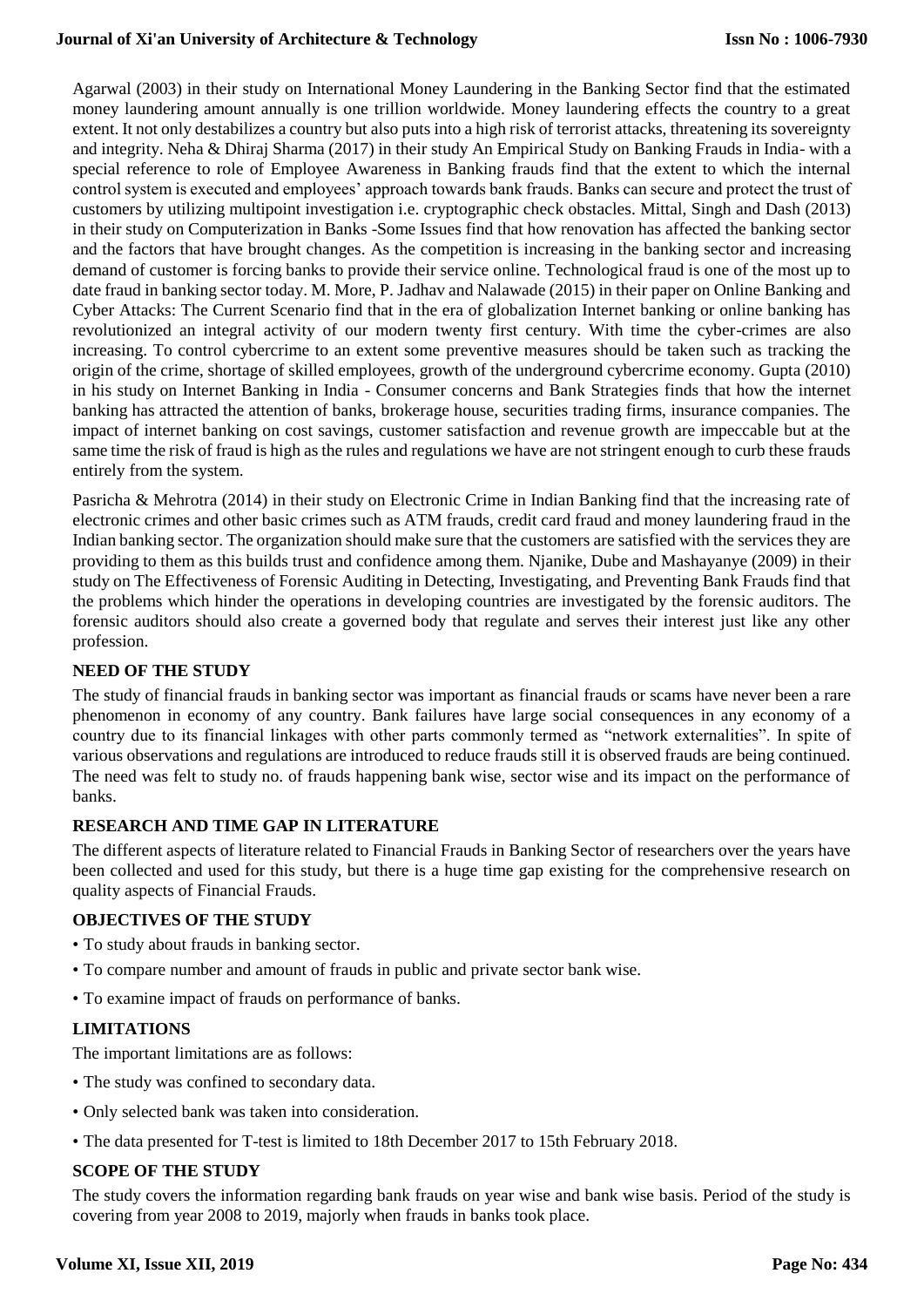# **SOURCES OF DATA**

The collected data is mainly secondary in nature. The sources of data for this project include the articles published in various magazines, journals and research papers.

# **METHODOLOGY OF STUDY**

The methodology used in the study for the completion of project and the fulfilment of the project objectives, is as follows:

- Market prices of the banks have been taken for different dates to find the change in market price
- The research was quantitative and qualitative and the tools used to test market significance are T-test and Ratios.

# **POPULATION**

Banking sector is taken for the study, where aggregate data related to financial frauds for Public Sector Banks and Private Sector Banks is used.

# **SOME MAJOR BANK FRAUDS THAT SHOOK THE COUNTRY**

### **PNB Scam**

- $\cdot$  In 2018, the state-run lender PNB shocked the entire banking industry of India by revealing that it had been defrauded by Rs 11,400 crore allegedly by billionaire jeweller Nirav Modi, his family members and business partner Mehul Choksi, owner of the Gitanjali Gems at PNB's Brady House Branch in Mumbai. Following the scam, employees of PNB including people at the general manager level were suspended from their post for their suspected involvement in the biggest scam in the Indian banking sector. Also, the government has revoked passports of Nirav Modi and Mehul Choksi.
- After witnessing a scam of Rs 12,000 crore allegedly committed by Nirav Modi, the PNB has unearthed another 91 million fraud in March 2018. It involves officials of a little-known company called Chandri Paper and Allied Products Pvt Ltd. The fraud has been spotted at the PNB's Brady House Branch in Mumbai where the Nirav Modi scam had unfolded.
- The Punjab National Bank (PNB) in 2019 had reported another borrowing fraud of Rs 38.05 billion (\$556 million) in Bhushan Power & Steel Ltd.'s account to the Reserve Bank of India (RBI). The company has misappropriated bank frauds, manipulated books of accounts to raise funds from consortium lender banks.

### **Rotomac Case**

Rs 3,700 Rotomac fraud unearthed after the sensational PNB scam. Kanpur based Rotomac Global is being probed by the CBI and Enforcement Directorate (ED) for allegedly cheating a consortium of seven banks of Rs 3,700 crore. The investigation agency filed case against Vikram Kothari and Rahul Kothari, directors of the business group for misusing credit sanctions provided by Bank of Baroda (BoB), the member of consortium banks at its International Business Branch (IBB) at The Mall Kanpur to the tune of Rs 456.63 crore.

### **SBI fraud Case**

- State Bank of India (SBI) is at the forefront of a bank scam involving jewellery network Kanishk Gold Pvt Ltd (KGPL). The KGPL has been accused of defrauding a consortium of 14 banks amounting Rs 824.15 crore bank fraud led by the SBI. The Enforcement Directorate (ED) and CBI registered a case against Kanishk Gold.
- On 8th May, 2017, Nilesh Parekh, promoter of the Kolkata-based Shree Ganesh Jewellery House was arrested in connection with loss of Rs 2,223 crore to association of 25 banks led by the State Bank of India. The Accused was using the import finance from one bank and export finance from another bank so as to escape the recovery of import finance.

#### **R P Infosystem Scam**

In January the CBI has booked two directors of R P Info Systems and its directors for allegedly cheating a consortium of banks including PNB, SBI, and Canara bank to the tune of Rs 515.15 crore. The banks alleged that loans were taken on the basis of fabricated documents.

# **Karnataka Bank fraud Case**

Private sector lender Karnataka Bank on 28 March 2018 reported a fraud worth Rs 86.47 crore in the fund based working capital facilities extended to Gitanjali Gems Limited- the jewellery network which has been under the scanner in connection to the alleged involvement of the promoter Mehul Choksi in the mega banking scam.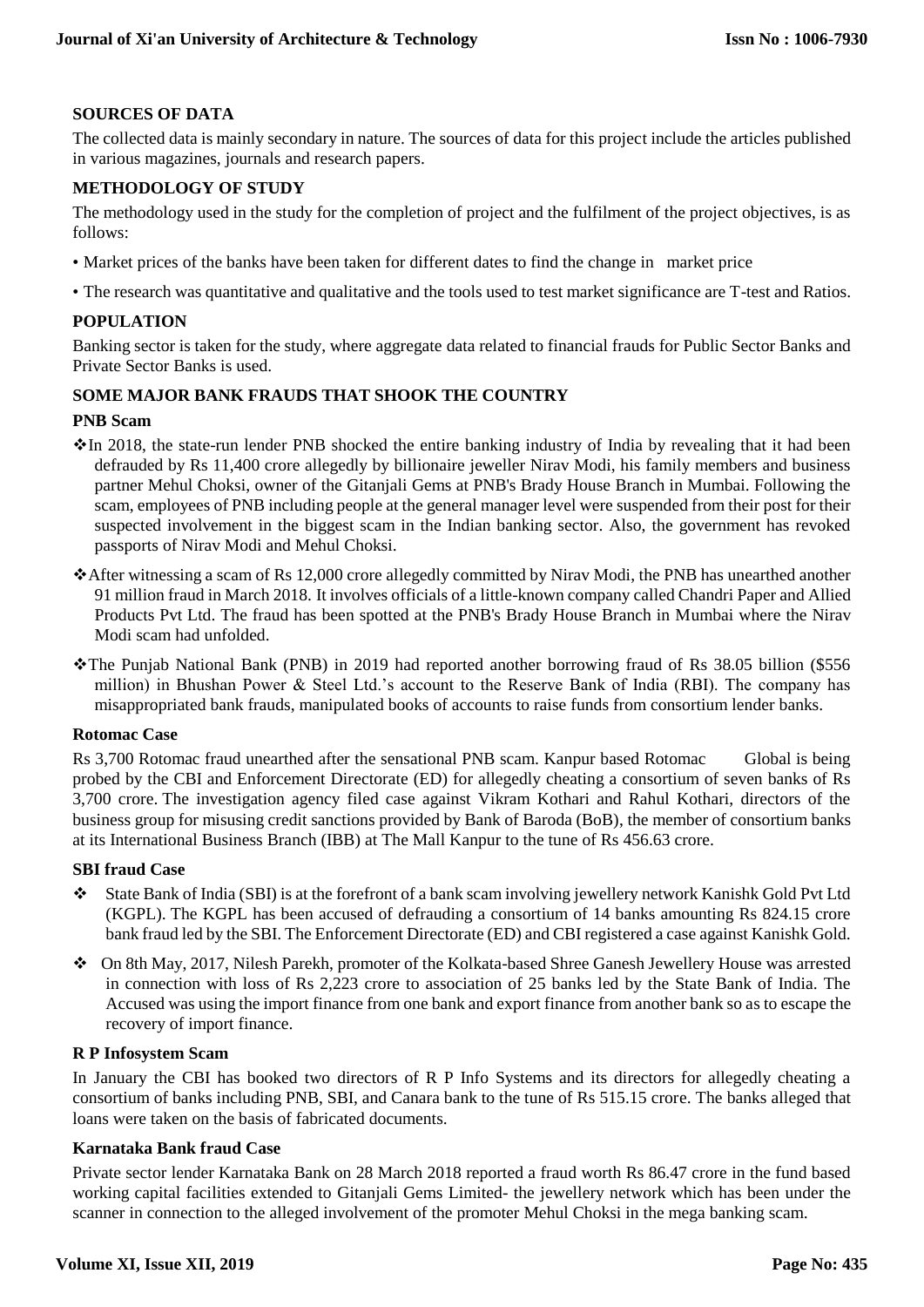# **United Bank of India Case**

On March first week the Central Bureau of Investigation (CBI) has filed a disproportionate assets (DA) case against Archana Bhargava, former chairperson and managing director of United Bank of India (UBI). The CBI alleges that Archana Bhargava acquired movable and immovable assets disproportionate to her income between 2004 and 2014.

# **Andhra Bank**

A former director of Andhra Bank and directors of Gujarat based pharma company Sterling Biotech were arrested on 13th Jan 2018 in Rs 5000 crore fraud case for withdrawing cash from the bank accounts of several benami companies. Company had taken loan of Rs 5000 crore from a consortium led by Andhra Bank. Later the loan turned into non-performing assets.

# **Bank of Maharashtra**

On 20th July 2017, CBI arrested the Former Head of Pune Zone of Maharashtra bank in Rs 836-crore fraud for violating laws for sanctioning amounts. The head had sanctioned credit facility to a logistic company on basis of forged documents and provided loan to 2,802 drivers for purchasing trucks.

### **Canara Bank**

On 13th June, 2017, the promoters of a mining company Abhijeet Group were arrested for being defaulters in loans payment of over Rs 11,000-15,000 crore from 20 banks and financial institutions through 132 shell companies of the group. Abhijeet group created vehicle company Jas Infrastructure to provide contract for erection, procurement and construction of a power plant at Bihar to its group company Abhijeet Projects and misusing loan amounts worth Rs 790 crore from Canara Bank and Vijaya Bank*.*

| Year    | <b>No. of Frauds</b> | rable roll blivwing runner of frauds year when<br>$\frac{6}{10}$ | Amount (Cr) | $\frac{0}{0}$ |
|---------|----------------------|------------------------------------------------------------------|-------------|---------------|
| 2008-09 | 4372                 |                                                                  | 1860.09     |               |
| 2009-10 | 4669                 | 6.79                                                             | 1998.94     | 7.46          |
| 2010-11 | 4534                 | $-2.89$                                                          | 3815.76     | 90.89         |
| 2011-12 | 4093                 | $-9.73$                                                          | 4501.15     | 17.96         |
| 2012-13 | 4235                 | 3.47                                                             | 8590.86     | 90.86         |
| 2013-14 | 4306                 | 1.68                                                             | 10170.81    | 18.39         |
| 2014-15 | 4639                 | 7.73                                                             | 19455.07    | 91.28         |
| 2015-16 | 4693                 | 1.16                                                             | 18698.82    | $-3.89$       |
| 2016-17 | 5076                 | 8.16                                                             | 23933.85    | 28.00         |
| 2017-18 | 5916                 | 16.55                                                            | 41167       | 72.00         |
| 2018-19 | 6801                 | 14.96                                                            | 71542       | 73.78         |

**Table No.1 Showing Number of frauds year wise: -**

**Source**:

https://www.livemint.com/industry/banking/bank-frauds-worth-rs-2-05-trillion-happened-in-last-11-years-reveals -rbi-data-1560335835680.html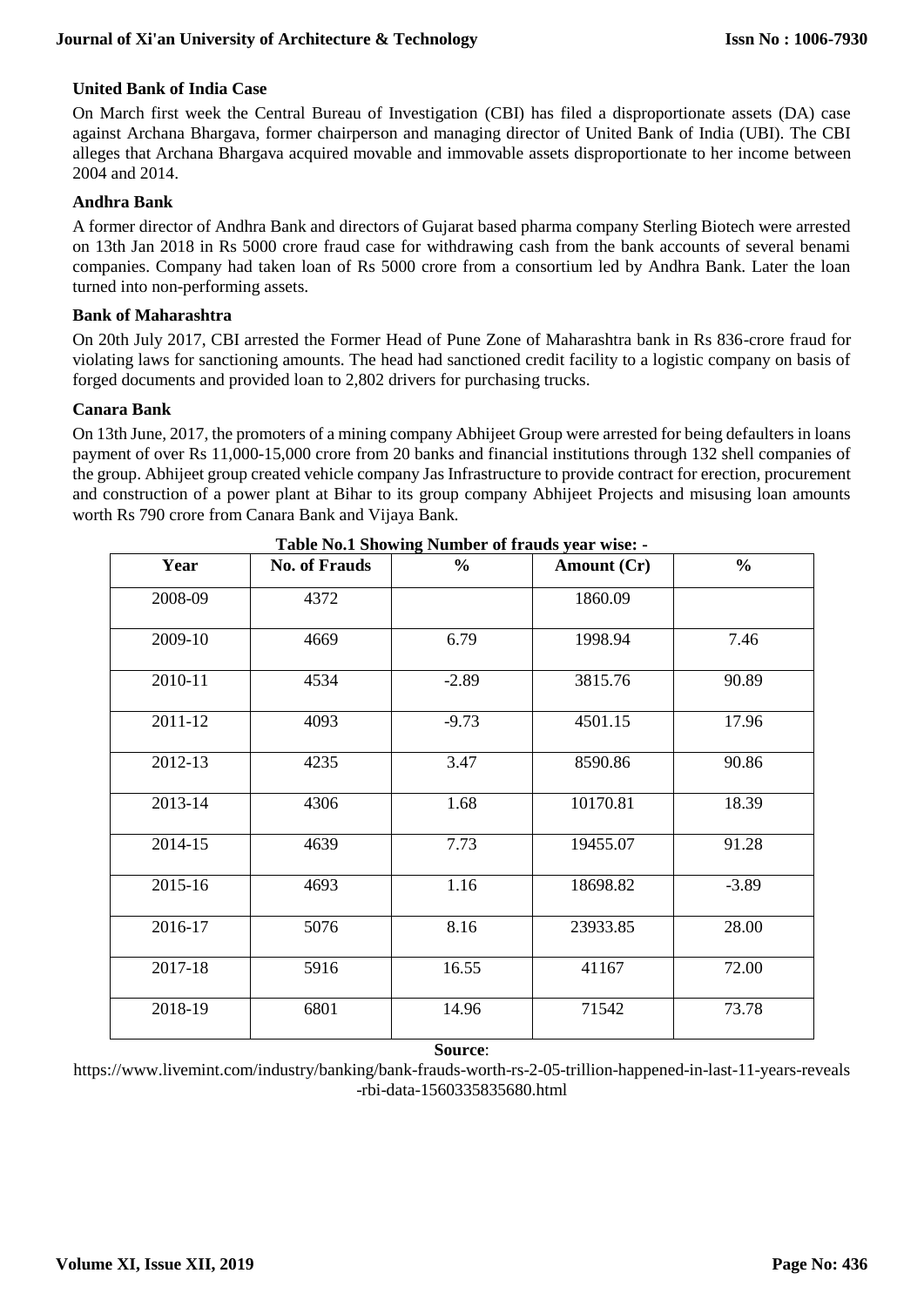**Graph Showing Number of Frauds Year wise**



The above table highlights a varying trend in the growth of frauds in the period of study, that is, 2008-09 to 2018-19. However, a close look at the table will reveal that the growth of frauds has been at an increasing rate from 2011-12 onwards.

| rable ivo.2 Showing the humber of frauus and the amount bank wise: - |                                |               |             |  |  |
|----------------------------------------------------------------------|--------------------------------|---------------|-------------|--|--|
| <b>Serial No.</b>                                                    | <b>Banks</b>                   | No. of frauds | Amount (Cr) |  |  |
| $\mathbf{1}$                                                         | <b>ICICI</b>                   | 6,811         | 5,033.81    |  |  |
| $\overline{2}$                                                       | <b>SBI</b>                     | 6,793         | 23,734.74   |  |  |
| $\overline{3}$                                                       | <b>HDFC</b>                    | 2,497         | 1200.79     |  |  |
| $\overline{4}$                                                       | <b>Bank of Baroda</b>          | 2,160         | 12,962.96   |  |  |
| 5                                                                    | Punjab National Bank           | 2,047         | 28,700.74   |  |  |
| 6                                                                    | Axis Bank                      | 1,944         | 5,301.69    |  |  |
| $\tau$                                                               | Bank of India                  | 1,872         | 12,358.20   |  |  |
| $8\,$                                                                | <b>Syndicate Bank</b>          | 1,783         | 5,830.85    |  |  |
| 9                                                                    | Central Bank of India          | 1,613         | 9,041.98    |  |  |
| 10                                                                   | <b>IDBI</b>                    | 1,264         | 5,978.96    |  |  |
| 11                                                                   | <b>Standard Chartered Bank</b> | 1,263         | 1,221.41    |  |  |
| 12                                                                   | Canara Bank                    | 1,254         | 5,553.38    |  |  |
| 13                                                                   | Union Bank of India            | 1,244         | 11,830.74   |  |  |
| 14                                                                   | Kotak Mahindra Bank            | 1,213         | 430.46      |  |  |
| 15                                                                   | <b>Indian Overseas Bank</b>    | 1,115         | 12,644.70   |  |  |
| 16                                                                   | Oriental Bank of Commerce      | 1,040         | 5,598.23    |  |  |
| 17                                                                   | United Bank of India           | 944           | 3,052.34    |  |  |
| 18                                                                   | <b>State Bank of Mysore</b>    | 395           | 742.31      |  |  |

**Table No.2 Showing the number of frauds and the amount bank wise: -**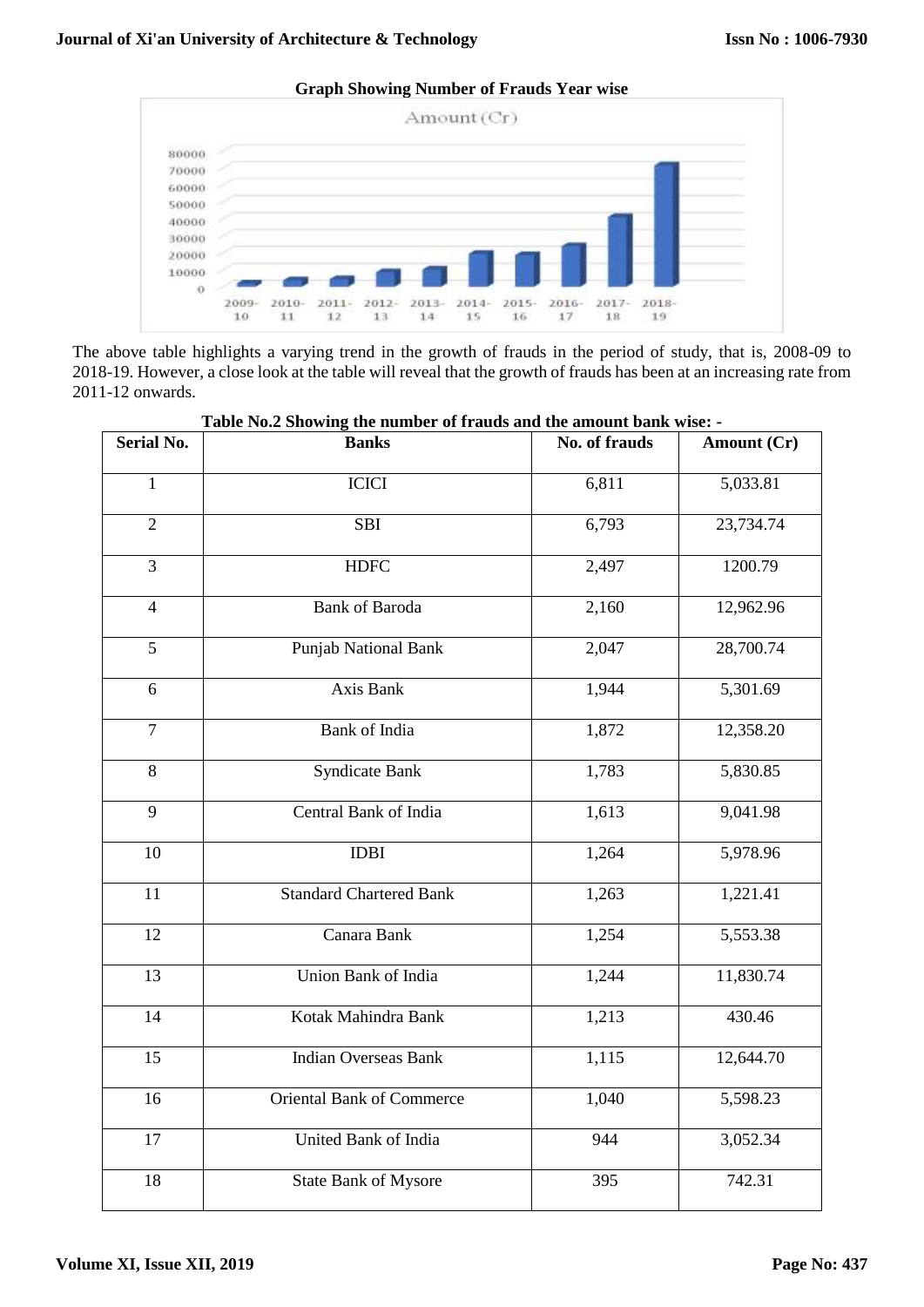| 19 | <b>State Bank of Patiala</b>                        | 386   | 1,178.77 |
|----|-----------------------------------------------------|-------|----------|
| 20 | Punjab and Sind Bank                                | 276   | 1,154.89 |
| 21 | <b>UCO</b> bank                                     | 1,081 | 7,104.77 |
| 22 | Tamilnad Mercantile Bank                            | 261   | 493.92   |
| 23 | Lakshmi Vilas Bank                                  | 259   | 862.64   |
| 24 | <b>American Express Banking Corporation</b>         | 1,862 | 86.21    |
| 25 | Citi Bank                                           | 1,764 | 578.09   |
| 26 | Hongkong and Shanghai Banking<br>Corporation (HSBC) | 1,173 | 312.10   |
| 27 | The Royal Bank of Scotland Plc                      | 216   | 12.69    |

# **Source:**

https://www.livemint.com/industry/banking/bank-frauds-worth-rs-2-05-trillion-happened-in-last-11-years-reveals -rbi-data-1560335835680.html

- (i) The above table highlights that ICICI Bank and SBI registered the highest number of frauds.
- (ii) The table also highlights that Punjab National Bank and SBI registered the highest amount of frauds.
- (iii) SBI performed really bad based on control over the number as well as amount of frauds.
- (iv)The scale of frauds in the case of Punjab National Bank is a matter of concern.

# **Table No.3 Showing the Amount of Frauds in Private Sector Banks: -**

| <b>Private Sector Banks</b>                                   | <b>Amount (in crores)</b> |
|---------------------------------------------------------------|---------------------------|
| Industrial Credit and Investment Corporation of India (ICICI) | 5,033.81                  |
| Housing Development Finance Corporation (HDFC)                | 1,200.79                  |
| Axis Bank                                                     | 5,301.69                  |
| Industrial Development Bank of India (IDBI)                   | 5,978.96                  |
| <b>Standard Chartered Bank</b>                                | 1,221.41                  |
| Kotak Mahindra Bank                                           | 430.46                    |
| <b>Tamilnad Mercantile Bank</b>                               | 493.92                    |
| Lakshmi Vilas Bank                                            | 862.64                    |
| Total                                                         | 20,523.68                 |

Source:

https://www.livemint.com/industry/banking/bank-frauds-worth-rs-2-05-trillion-happened-in-last-11-years-reveals -rbi-data-1560335835680.html

# **Table No.4 Showing the Amount of Frauds in Public Sector Banks: -**

| <b>Public Sector Banks</b>       | <b>Amount (in crores)</b> |
|----------------------------------|---------------------------|
| State Bank of India (SBI)        | 23,734.74                 |
| <b>Bank of Baroda</b>            | 12,962.96                 |
| Punjab National Bank (PNB)       | 28,700.74                 |
| Bank of India                    | 12,358.20                 |
| <b>Syndicate Bank</b>            | 5,830.85                  |
| Central Bank of India            | 9,041.98                  |
| Canara Bank                      | 5,553.38                  |
| Union Bank of India              | 11,830.74                 |
| Indian Overseas Bank             | 12,644.70                 |
| <b>Oriental Bank of Commerce</b> | 5,598.23                  |
| United Bank of India             | 3,052.34                  |
| <b>State Bank of Mysore</b>      | 742.31                    |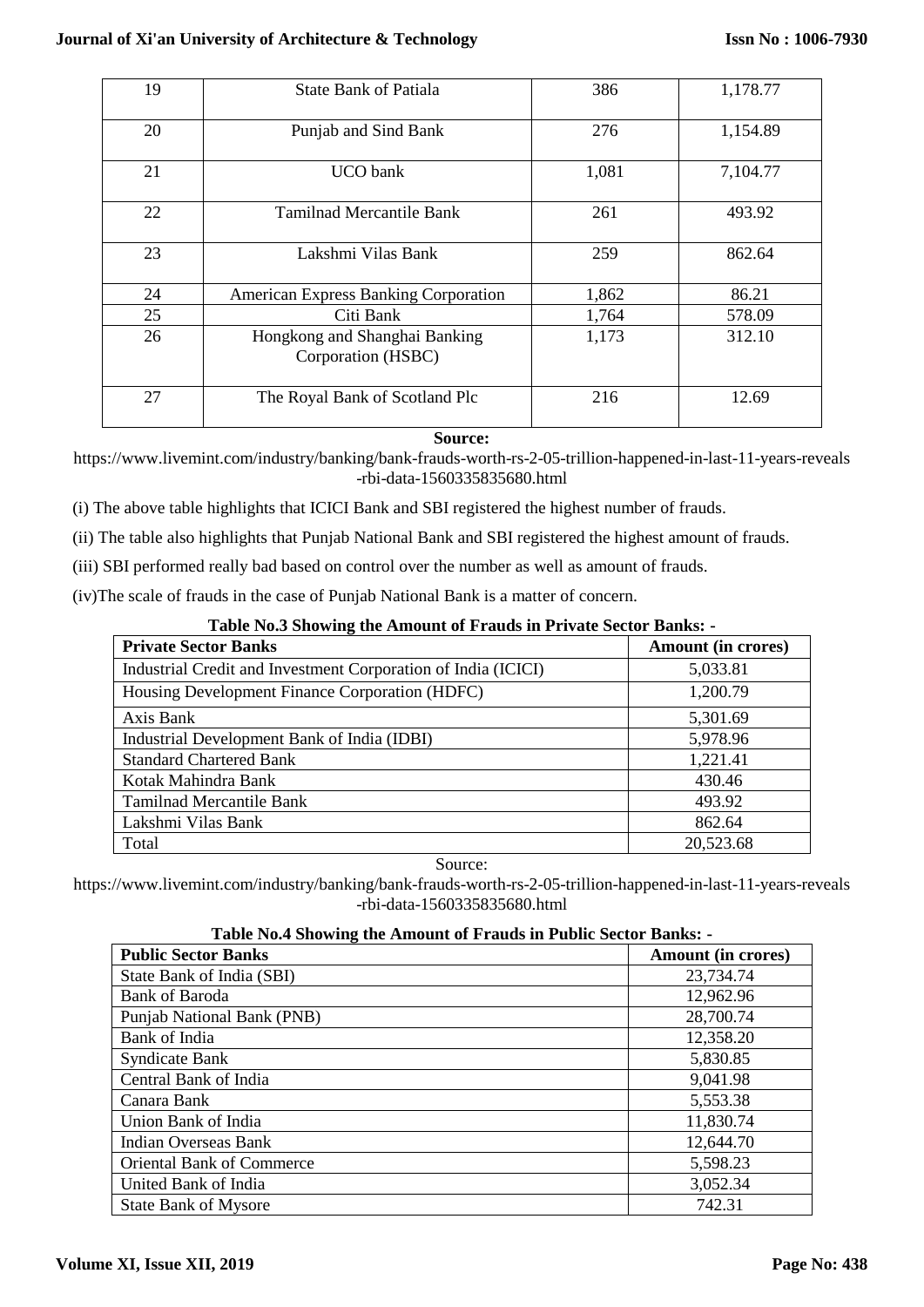| State Bank of Patiala | ,178.77    |
|-----------------------|------------|
| Punjab and Sind Bank  | 1,154.89   |
| <b>UCO Bank</b>       | 7,104.77   |
| Total                 | 1,41,489.6 |

#### **Source:**

https://www.livemint.com/industry/banking/bank-frauds-worth-rs-2-05-trillion-happened-in-last-11-years-reveals -rbi-data-1560335835680.html

From table no. 3&4 it can be clearly observed that it is much easier to defraud public sector banks than private sector ones in India and the figures speak volumes about the way the latter are run.

### **Table No.5 PNB MARKET PRICES OF SHARES USED FOR T-TEST**

| <b>Date</b>     | <b>Closing Price</b><br><b>Date</b> |                 | <b>Closing Price</b> |  |
|-----------------|-------------------------------------|-----------------|----------------------|--|
| 18-Dec-17       | 178.75                              | $16$ -Jan- $18$ | 165.55               |  |
| 19-Dec-17       | 178.75                              | $17-Jan-18$     | 175.55               |  |
| 20-Dec-17       | 170.5                               | 18-Jan-18       | 170.5                |  |
| 21-Dec-17       | 173.5                               | $19-Jan-18$     | 176.4                |  |
| 22-Dec-17       | 175.95                              | $22-Jan-18$     | 176                  |  |
| 26-Dec-17       | 174.3                               | $24-Jan-18$     | 194.65               |  |
| 27-Dec-17       | 174.1                               | $25$ -Jan-18    | 180.9                |  |
| 28-Dec-17       | 170.8                               | $29$ -Jan- $18$ | 173.95               |  |
| 29-Dec-17       | 171.4                               | 30-Jan-18       | 172.65               |  |
| $01-Jan-18$     | 169.75                              | $31-Jan-18$     | 171.35               |  |
| $02-Jan-18$     | 166.4                               | $01$ -Feb- $18$ | 167.55               |  |
| $03-Jan-18$     | 166.6                               | 02-Feb-18       | 161.85               |  |
| $04$ -Jan-18    | 176.45                              | 05-Feb-18       | 163.7                |  |
| $05$ -Jan-18    | 176                                 | 06-Feb-18       | 161.05               |  |
| 08-Jan-18       | 175.7                               | 07-Feb-18       | 156.55               |  |
| $09-Jan-18$     | 174.65                              | 08-Feb-18       | 159.35               |  |
| $10-Jan-18$     | 170.65                              | 09-Feb-18       | 156.8                |  |
| $11-Jan-18$     | 172.75<br>12-Feb-18                 |                 | 161.65               |  |
| $12-Jan-18$     | 174.2<br>14-Feb-18                  |                 | 145.85               |  |
| $15$ -Jan- $18$ | 172.15                              | 15-Feb-18       | 128.25               |  |

**Source:** www.nseindia.com

#### **T-Test: Paired Two Sample for Means**

|                                     | Variable 1  | Variable 2  |
|-------------------------------------|-------------|-------------|
| Mean                                | 173.1675    | 166.005     |
| Variance                            | 11.83217763 | 190.3307632 |
| <b>Observations</b>                 | 20          | 20          |
| <b>Pearson Correlation</b>          | 0.079352128 |             |
| <b>Hypothesized Mean Difference</b> |             |             |
| Df                                  | 19          |             |
| t Stat                              | 2.296005989 |             |
| $P(T \le t)$ one-tail               | 0.016611658 |             |
| t Critical one-tail                 | 1.729132812 |             |
| $P(T \le t)$ two-tail               | 0.033223316 |             |
| t Critical two-tail                 | 2.093024054 |             |

• H0 – There is no significant impact of fraud on the market values of bank.

• From the above table it is observed that p value is 0.0166 which is less than 0.05 at 5% level of significance means null hypothesis is rejected and alternative hypothesis is accepted.

• Hence, it is concluded that there is a significant impact of frauds on banks performance.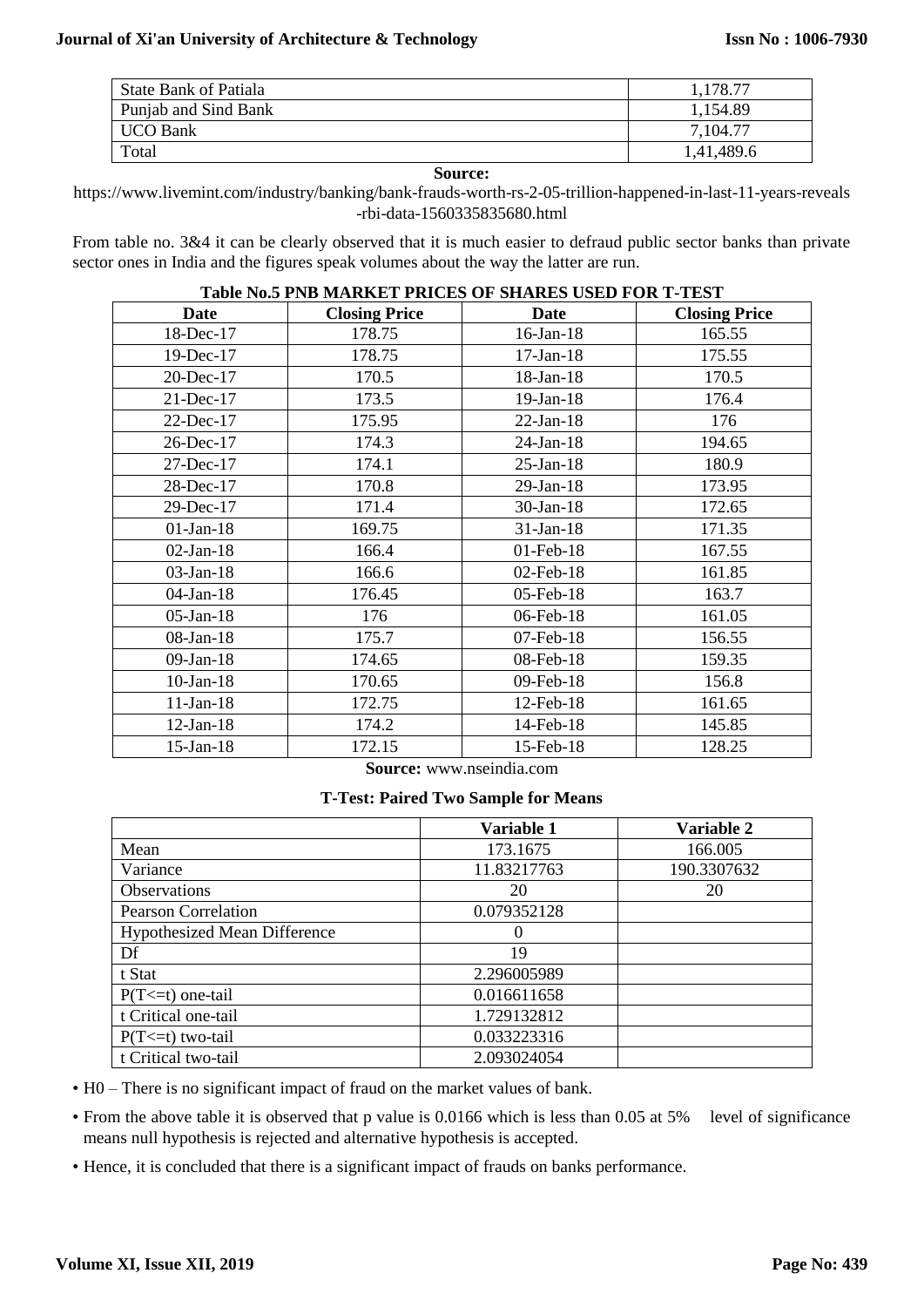| Punjab<br><b>National</b>                   | 2015     | 2016                   | 2017      | 2018      | 2019      |
|---------------------------------------------|----------|------------------------|-----------|-----------|-----------|
| <b>Bank</b>                                 |          |                        |           |           |           |
| Net NPA (%)                                 | 4.00     | 9.00                   | 8.00      | 11.00     | 7.00      |
| Capital<br>Adequacy<br>Ratio (%)            | 13.00    | 11.00                  | 12.00     | 9.00      | 10.00     |
| EV Per Net<br>Sales $(X)$                   | 11.87    | 12.71                  | 14.16     | 14.6      | 14.17     |
| Price to Book<br>Value $(X)$                | 0.7      | 0.47                   | 0.84      | 0.7       | 1.07      |
| Price to Sales<br>(X)                       | 0.58     | 0.35                   | 0.68      | 0.55      | 0.86      |
| Retention<br>Ratios (%)                     | 79.48    | 100                    | 100       | 100       | 100       |
| Earning Yield<br>(X)                        | 0.11     | $-0.24$                | 0.04      | $-0.47$   | $-0.23$   |
| Net NPA to<br>Advances (%)                  | 4.00     | 9.00                   | 8.00      | $-2.00$   | 7.00      |
| Total<br>Provisions<br>and<br>Contingencies | 8,893.17 | $16,190.\overline{74}$ | 13,240.36 | 22,577.02 | 22,970.74 |
| P1-P0/P0*100                                |          | 82.06                  | $-18.22$  | 70.52     | 1.74      |

**Table No. 6 Ratios showing the impact of frauds on bank: -**

**Source:** https://www.moneycontrol.com/financials/punjabnationalbank/ratiosVI/PNB05#PNB05

From the table no.6 it can be observed that instances of Non-performing assets have been increasing and appeared to be highest in the year 2018 when the fraud came in light and Capital adequacy ratio is also decreasing as the bank understudy failed to protect the interest of depositors. Bank's earnings per share was lowest in the year of fraud as it can be seen in the table. The overall quality of the bank's loan was not good and was negative. The overall provisions and contingencies were higher in the year 2018 and 2019 due to revelation of fraud. Hence, it is concluded that there is major impact of fraud on the performance of banks.

# **FINDINGS**

(i)The study highlights a varying trend in the growth of frauds in the period of study, that is, 2008-09 to 2018-19. However, a close look at the table will reveal that the growth of frauds has been at an increasing rate from 2011-12 onwards.

(ii) The study reveals that:

- (a) ICICI Bank and SBI registered the highest number of frauds.
- (b)Punjab National Bank and SBI registered the highest amount of frauds.

(c)SBI performed really bad based on control over the number as well as amount of frauds.

(d)The scale of frauds in case of Punjab National Bank is a matter of concern.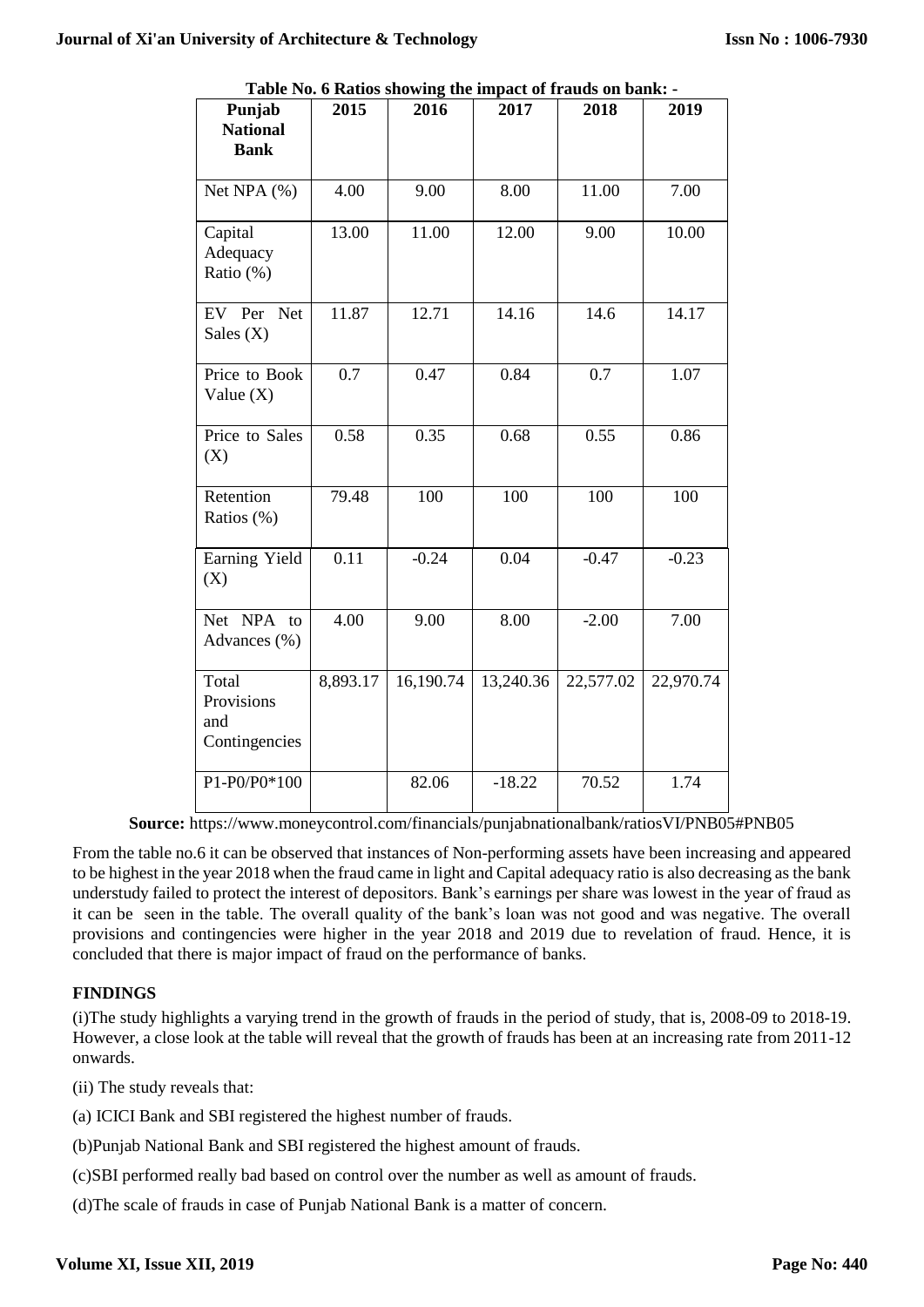(iii) The study has clearly demonstrated that it is much easier to defraud public sector banks than private sector ones in India.

(iv)The statistical tool T-test used for the purpose of study has revealed that there is significant impact of fraud on banks. (T-test has been applied only on Punjab National Bank)

(v) Through the study it can be observed that instances of Non-performing assets have been increasing and appeared to be highest in the year 2018 when the fraud came in light and Capital adequacy ratio is also decreasing as the bank understudy failed to protect the interest of depositors. Bank's earnings per share was lowest in the year of fraud as it can be seen in the table. The overall quality of the bank's loan was not good and was negative. The overall provisions and contingencies were higher in the year 2018 and 2019 due to revelation of fraud. Hence, it is concluded that there is major impact of fraud on the performance of banks.

# **RECOMMENDATIONS**

- Accounting firms are to be identified and should be held in charge of monitoring loans on a continuous basis.
- These accounting firms should provide information periodically about loans recovery status to banks.
- These accounting firms should be asked to conduct forensic audit on a real-time basis.

# **CONCLUSION**

Managing and minimizing fraud is an intrinsic part of any bank's operations, as banks face frauds across a wide range of its products and services it renders. The cost of frauds can be massive in terms of disturbance in the functioning of the markets, financial institutions, and the payments system. The function of prevention of fraud, its monitoring, investigation, reporting should be particularly done by an independent division in a bank.

From the study it was understood that bank frauds impact banks to a large extent and effects its market value.

On the analysis of t-test null hypothesis is rejected and thus there is a significant impact of fraud on PNB.

# **REFERENCES**

- 1. Agarwal, J. D., & Agarwal, A. (2004). International money laundering in the banking sector. *Finance India*, *18*(2).
- 2. Asthana, A., & Dutt, M. L. (2013). The extent of disclosure code of corporate governance in India: a comparative study of public and private sector banks. *Global Journal of Management and Business Studies*, *3*(2), 111-118.
- 3. Banerjee, A., Cole, S., & Duflo, E. (2005). Bank financing in India. In *India's and China's recent experience with reform and growth* (pp. 138-157). Palgrave Macmillan, London.
- 4. Bhasin, M. L. (2015). Menace of frauds in the Indian banking industry: An empirical study. *Australian Journal of Business and Management Research*, *4*(12).
- 5. Cheng, H., & Ma, L. (2009). White collar crime and the criminal justice system: Government response to bank fraud and corruption in China. *Journal of Financial Crime*, *16*(2), 166-179.
- 6. Ghai, N. (2019). Teachings from Kautilya's Arthashastra: The Forty Sins of Bank Frauds. *Available at SSRN 3312758*.
- 7. Gupta, P. K. (2008). Internet banking in India–Consumer concerns and bank strategies. *Global journal of business research*, *2*(1), 43-51.
- 8. Kaur, J. (2017). Exploring relationships among ethical climate types and organizational commitment: A case of Indian banking sector. *Journal of Indian Business Research*, *9*(1), 20-40.
- 9. Khanna, A., & Arora, B. (2009). A study to investigate the reasons for bank frauds and the implementation of preventive security controls in Indian banking industry. *International Journal of Business Science & Applied Management (IJBSAM)*, *4*(3), 1-21.
- 10. Kundu, S., & Rao, N. (2014). Reasons of Banking Fraud A Case of Indian Public Sector Banks. *International Journal of Information Systems, 4(1),* 11-24.
- 11. Mittal, P., Jadaun, S.S. & Dash, M. (2013). Computerization in Banks -Some Issues. *Journal of Business and Management.*